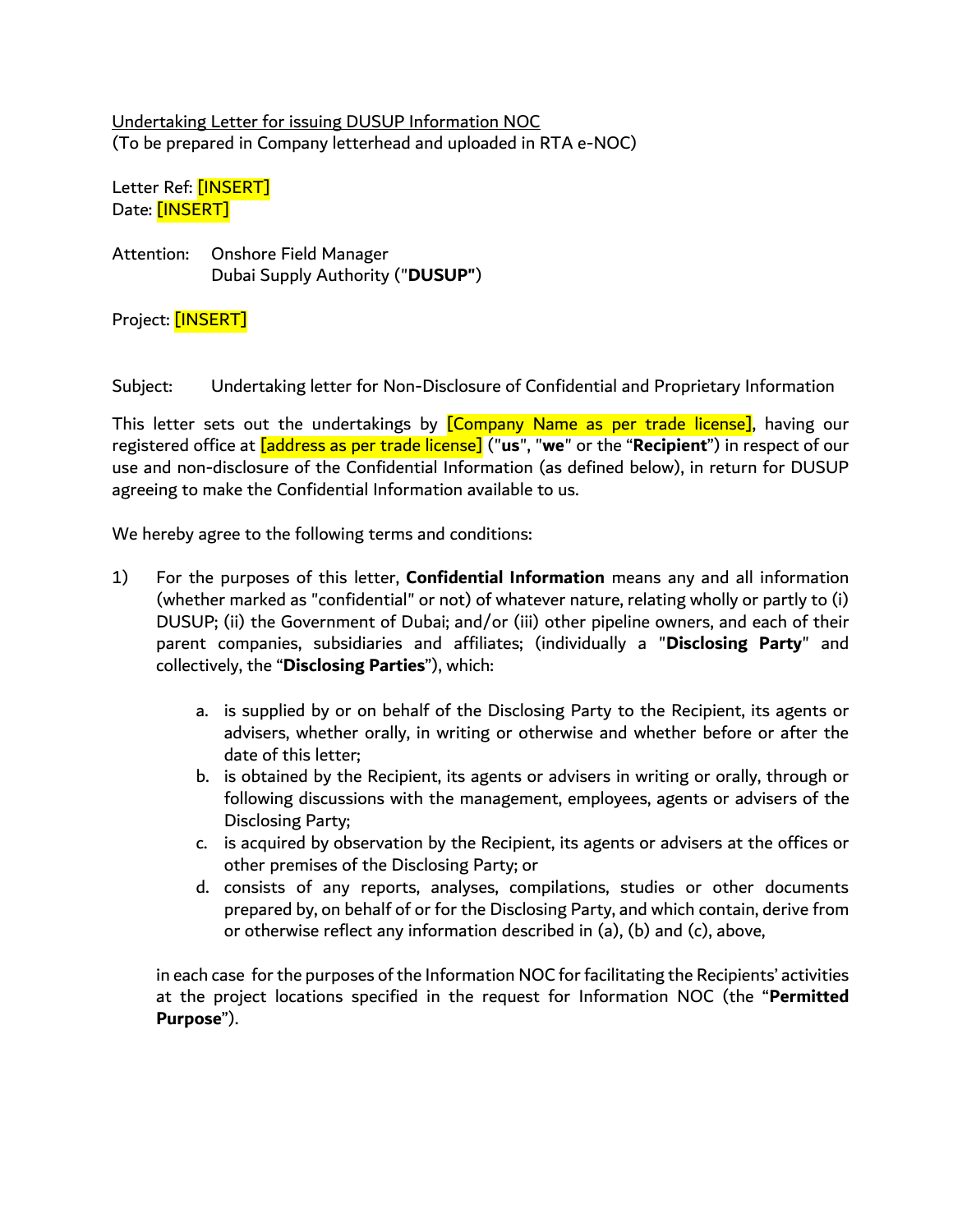- 2) Subject to paragraphs 3 and 4 of this letter, the Recipient shall keep the Confidential Information in strict confidence and shall only use the Confidential Information for the Permitted Purpose in accordance with the terms set out in this letter.
- 3) The Recipient shall be permitted to share the Confidential Information with the Recipient's affiliates, professional advisers, agents, representatives and employees that require access to the Confidential Information strictly for, or in connection with, the Permitted Purpose and attainment of the project's objectives ("**Authorised Recipients**"), provided that such Authorised Recipient is made aware of: (i) the confidential nature of the Confidential Information; and (ii) the confidentiality obligations set out in this letter. The Recipient shall not disclose the Confidential Information to any persons or parties who are not Authorised Recipients by any means whatsoever, including, without limitation, verbally, without DUSUP's prior written consent.
- 4) The undertaking in paragraph 2 of this letter shall not apply to Confidential Information to the extent that any of the following circumstances apply to such Confidential Information:
	- a. the Confidential Information is already in the public domain when it is first disclosed to the Recipient; or
	- b. the Confidential Information is required to be disclosed by applicable laws, enactments, regulations, regulatory policies, regulatory guidelines, industry codes, regulatory permits and regulatory licences which are in force from time to time. If the Recipient reasonably believes that this subparagraph (b) applies, it shall, as far as it is lawful to do so, first consult the relevant Disclosing Party to give the Disclosing Party an opportunity to contest the disclosure and then take into account the Disclosing Party's reasonable requirements about the proposed form, timing, nature and extent of the disclosure.
- 5) The Recipient acknowledges that the Confidential Information shall remain the property of the relevant Disclosing Party, and no right or license is granted to the Recipient in respect of the Confidential Information. The Recipient shall not make any additional copies of the Confidential Information in written or other tangible forms, and shall destroy all Confidential Information, including, without limitation, from all electronic storage devices upon completion of the Permitted Purpose.
- 6) The Disclosing Parties make no representations or warranties hereunder, either express or implied, as to the accuracy, completeness, quality or fitness for any particular purpose of the Confidential Information, or as to the reasonableness of any assumptions on which it is based and the Recipient acknowledges the inherent risk of error in such Confidential Information including, without limitation, any analyses or conclusions derived therefrom. The Disclosing Parties, their affiliates and their employees, officers and directors shall have no liability whatsoever with respect to the use of, or reliance upon, the Confidential Information by the Recipient, an Authorised Recipient or any other person. Where the Confidential Information relates to buried pipelines/services, the Recipient shall verify the actual location of buried pipelines/services by trial pit.